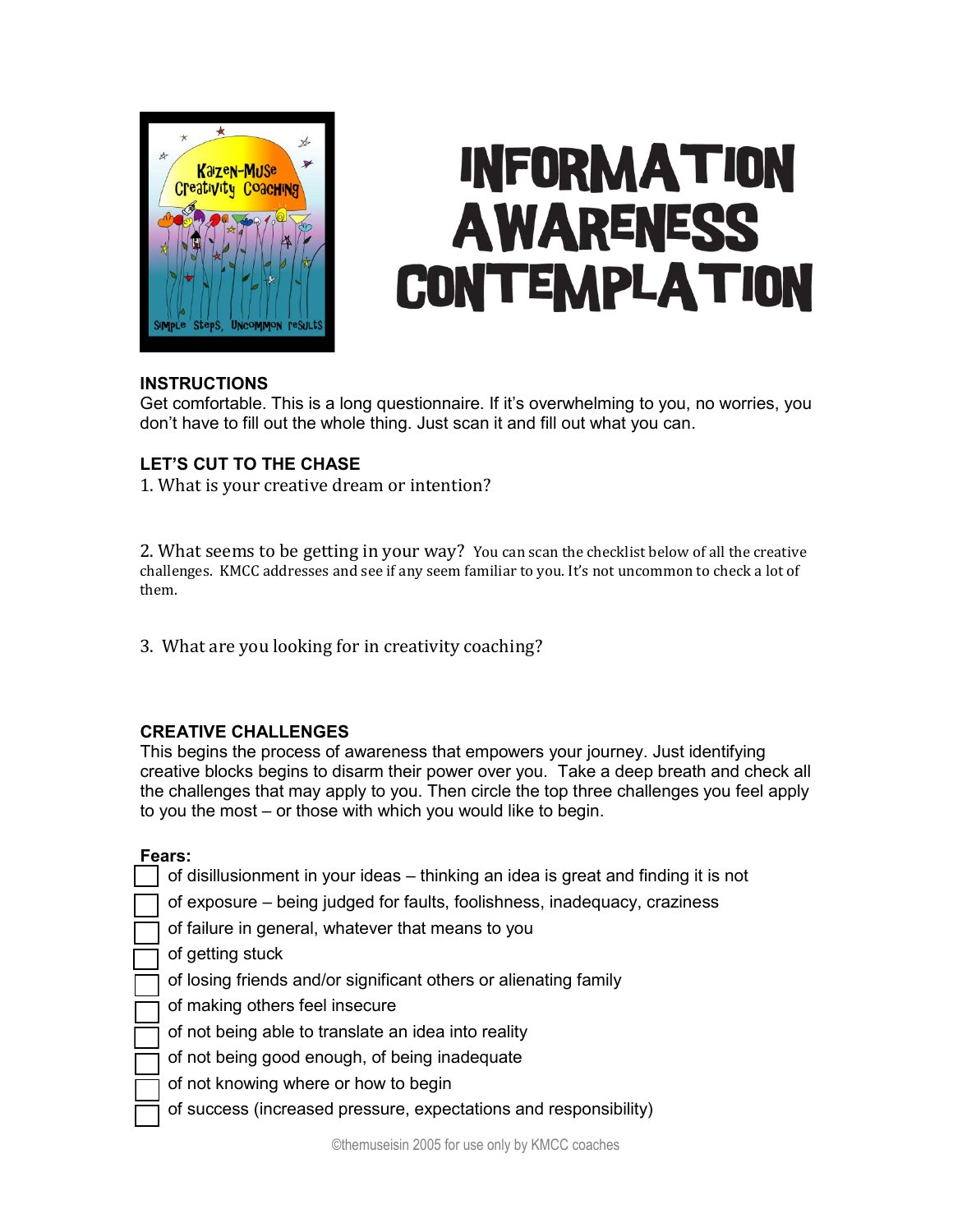of wasting your time and/or money on something that may not go anywhere

chronic procrastination and/or avoidance possibly related to fears

## **Other blocks:**

- comparing yourself to others in a way that derails you
- demands, intrusions, distractions from others (family, friends and/or other pursuits)
- depressed low motivation, loss of pleasure, difficulty concentrating, fatigued
- difficulty getting back to a pursuit you were once good at

difficulty starting or finishing projects

disorganized – spending a lot of time looking for things

feelings of being too old for what you want to do

habits and addictions (includes TV, internet, video games, laziness, etc.)

not sure what you're passionate about

in need of fresh ideas

illness, physical challenges

 immobilizing perfectionism: it's never good enough, ceaseless efforts to make it good enough, and/or it's hard to start because you do not feel good enough

need for constant productivity

constantly prioritizing others and not finding time for your creativity

getting stuck when the process gets difficult

feeling overwhelmed by all there is to do

don't know where to start

recent trauma/loss (please state how recent)

resistance in general

time issues – not enough, not using it well

## **Possible Self-sabotage:**

 I come from a family where my parents were rarely pleased and often disappointed. There frequently was a feeling of not being good enough.

 I get uncomfortable when I think about the increased pressure, expectations, change and/or responsibility associated with success.

 I set aside time, set goals, have good intentions but am endlessly frustrated because I still do not make any progress.

When I have the opportunity to succeed, I do not follow through.

Feeling deserving and receiving from others can be a challenge to me.

**Other?** (Use more space if you need it)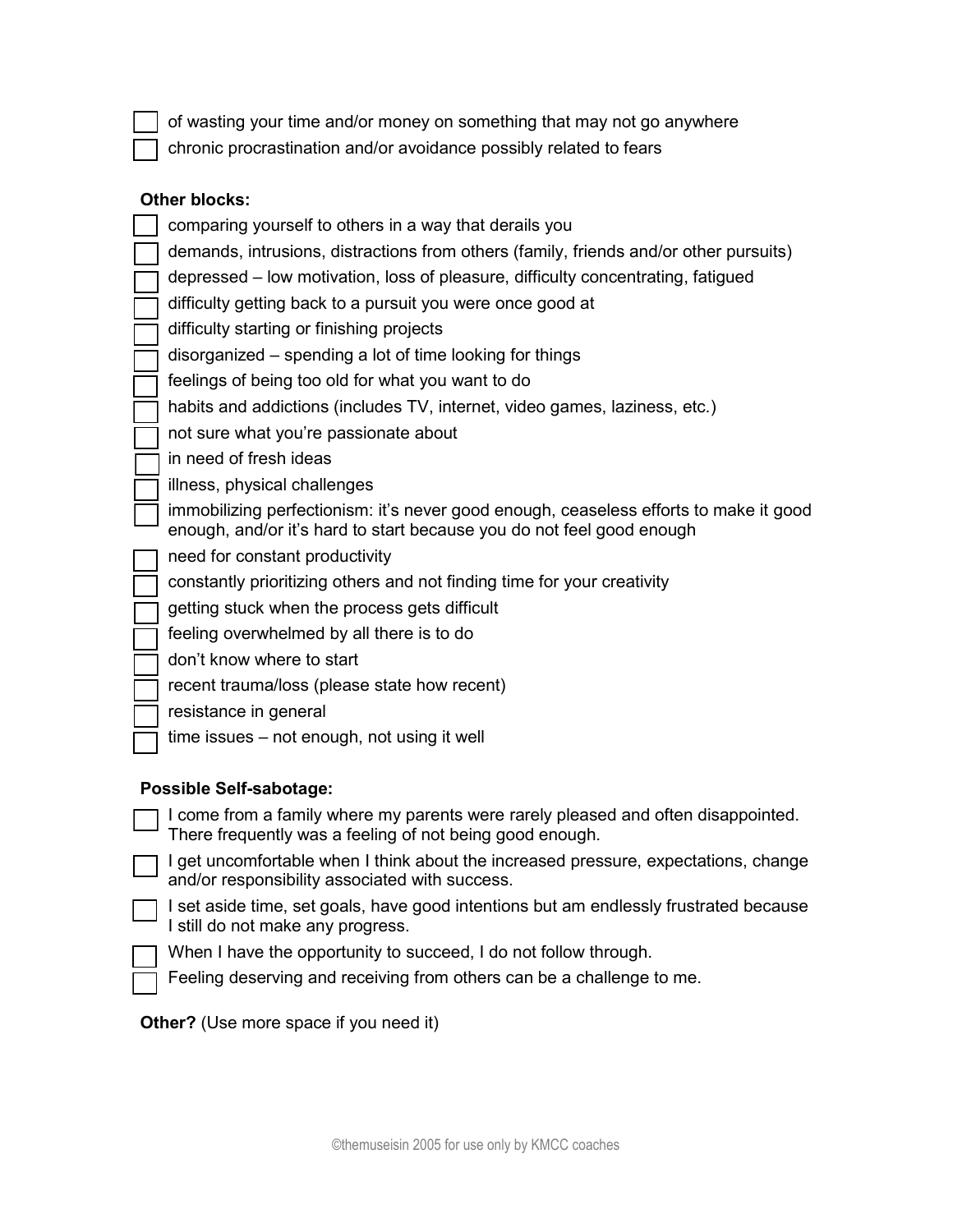### **CREATIVE FUEL**

Okay, an important part of Kaizen-Muse Training is to acknowledge strengths and successes. Doing this ignites the confidence vital for creativity to be fueled. What are some of your creative strengths?

What are some past creative successes (big and small)?

What are you proud of in addition to above?

### **HERE ARE SOME EXPECTATIONS FOR BOTH OF US**

- Please be sure that you are doing the work for your creative journey and not for my approval or the approval of anyone else.
- Please "show up" to sessions even if you have not done any of what we discussed. Why? Resistance/avoidance/procrastination is common and natural in the creative process. Kaizen-Muse creativity coaching understands this and looks forward to talking about it – these are often the exact reasons why coaching is necessary and forging through to the other side of the resistance will serve you long after coaching is over. Avoiding sessions because you have not fulfilled your intentions only perpetuates the patterns we want to change.
- If you find yourself wanting to give up, know that you have permission to feel that way as long as you do not give up and agree to talk about it. Create a celebration for yourself to honor that you are taking steps toward your dream.

## **COACHING AGREEMENT**

| (coach) and                                  | (client) have entered into the |
|----------------------------------------------|--------------------------------|
| following agreement:                         |                                |
| المعمة بمشربوالمة مطالعه امعوهم مربوع الملفا |                                |

We have agreed on the following fees:

*Please read and initial each item:* 

\_\_\_\_1. Everything shared in this creativity coaching relationship will be kept confidential unless you are notified and have given consent about sharing beforehand.

2. Please make all appointments/calls on time. If you must be late, please call me or email ahead of time. If you must change an appointment, please give me 24 hours notice and I will reschedule the appointment. If less than a 24-hour notice is given, a makeup appointment will be scheduled if feasible with my week's schedule. If you miss a scheduled appointment without giving me 24-hour notice, I will need to bill you for it.

\_\_\_\_3. Please agree to keep the above fees confidential.